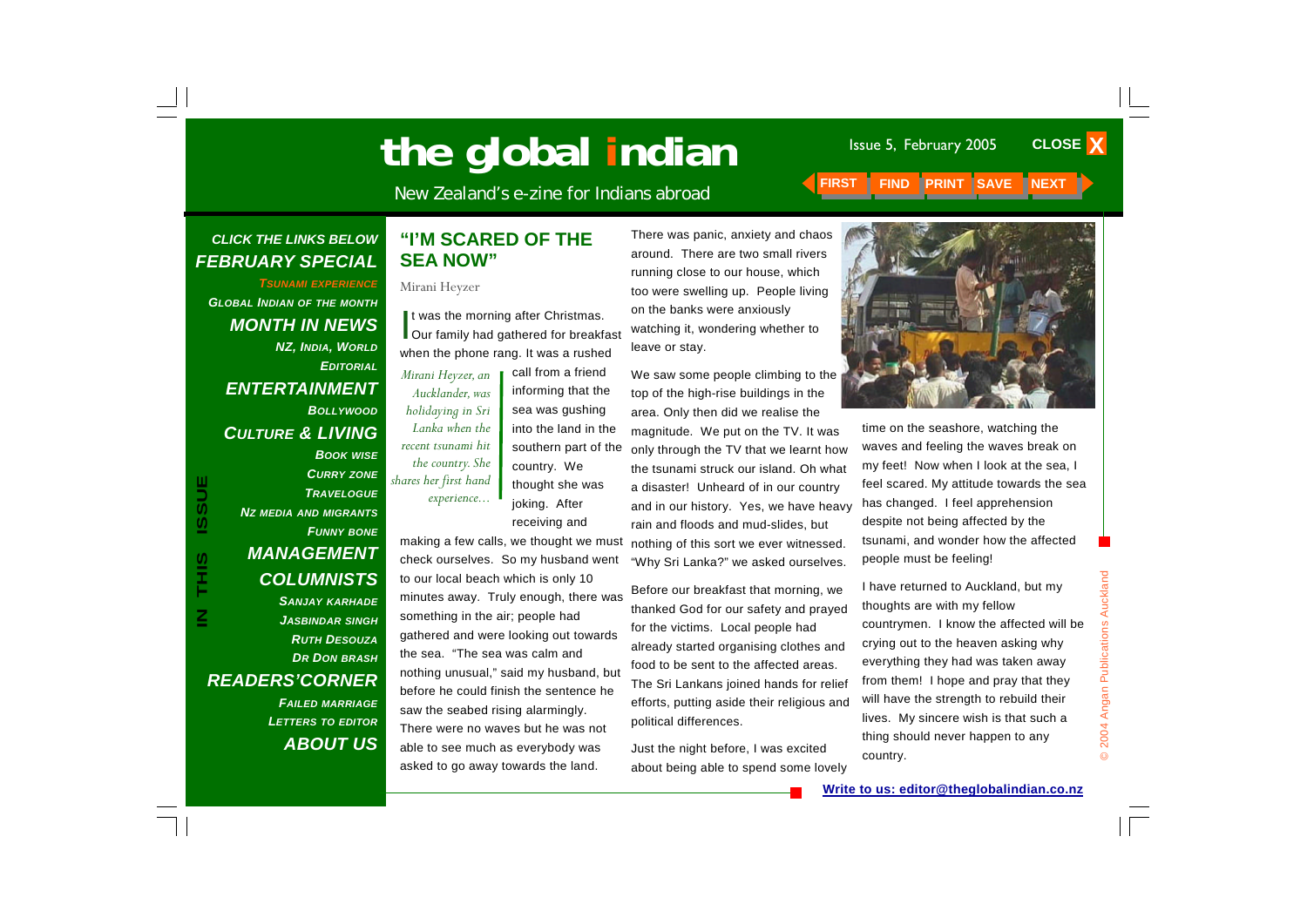*CLICK THE LINKS BELOW FEBRUARY SPECIAL TSUNAMI EXPERIENCEGLOBAL INDIAN OF THE MONTH MONTH IN NEWS NZ, INDIA, WORLD EDITORIALENTERTAINMENT BOLLYWOODCUTLTURE, LIVING BOOK WISE*

#### *CURRY ZONE TRAVELOGUENZ MEDIA AND MIGRANTS FUNNY BONE MANAGEMENT COLUMNISTS SANJAY KARHADE JASBINDAR SINGH RUTH DESOUZADR DON BRASH*

*READERS'CORNER FAILED MARRIAGE LETTERS TO EDITOR ABOUT US*

#### **"I'LL ALWAYS BE A TARANAKI BOY"**

Sangeeta Anand



ake a Taranaki boy with Indian roots and put him in corporate America, and guess what you get? A down-to-earth Kiwi with strong Indian work ethics fuelled by American-like ambitions. Champak Mehta, one of Fonterra's business development managers in the US, shares his story with The Global Indian.

 When asked how he chose his present career, Champak responds with a favourite adage – "Life is what happens when you're making plans". Champak started his working

life lecturing Anatomy and Physiology before joining the NZ Army as an officer. "The Punjabi community holds

> soldiering in high regard - it's a throwback to the days when the Punjabis fought and defeated the Mughals." After reaching the rank of a Captain, Champak was itching to try new challenges and left the Army to undertake his MBA. "Not that the Army wasn't challenging. I was one of the instructors that took 60 cadets to Fiji for jungle warfare training – just a day before the 2000 coup. We were really vulnerable and it was a real challenge to organise a quick exit in the midst of all the confusion." Post-MBA, he had his own consulting business for a while before joining Fonterra. He's still a Captain with the Territorial Army, and is hoping to gain first hand experience of the US military through an exchange.

His parents were both university lecturers back in India and emphasised the value of higher education to both his sister (she's now a doctor in Auckland) and Champak. He earned a BSc (Anatomy and Physiology), a BA and Dip Arts in Economics (in New Zealand) and completed the fulltime Otago MBA programme in 2002. He's a bornand-bred Kiwi. "I'm a Taranaki boy and always will be," Champak adds.

#### *Continued...*

© 2004 Angan Publications Auckland

2004 Angan Publications

 $\odot$ 

Auckland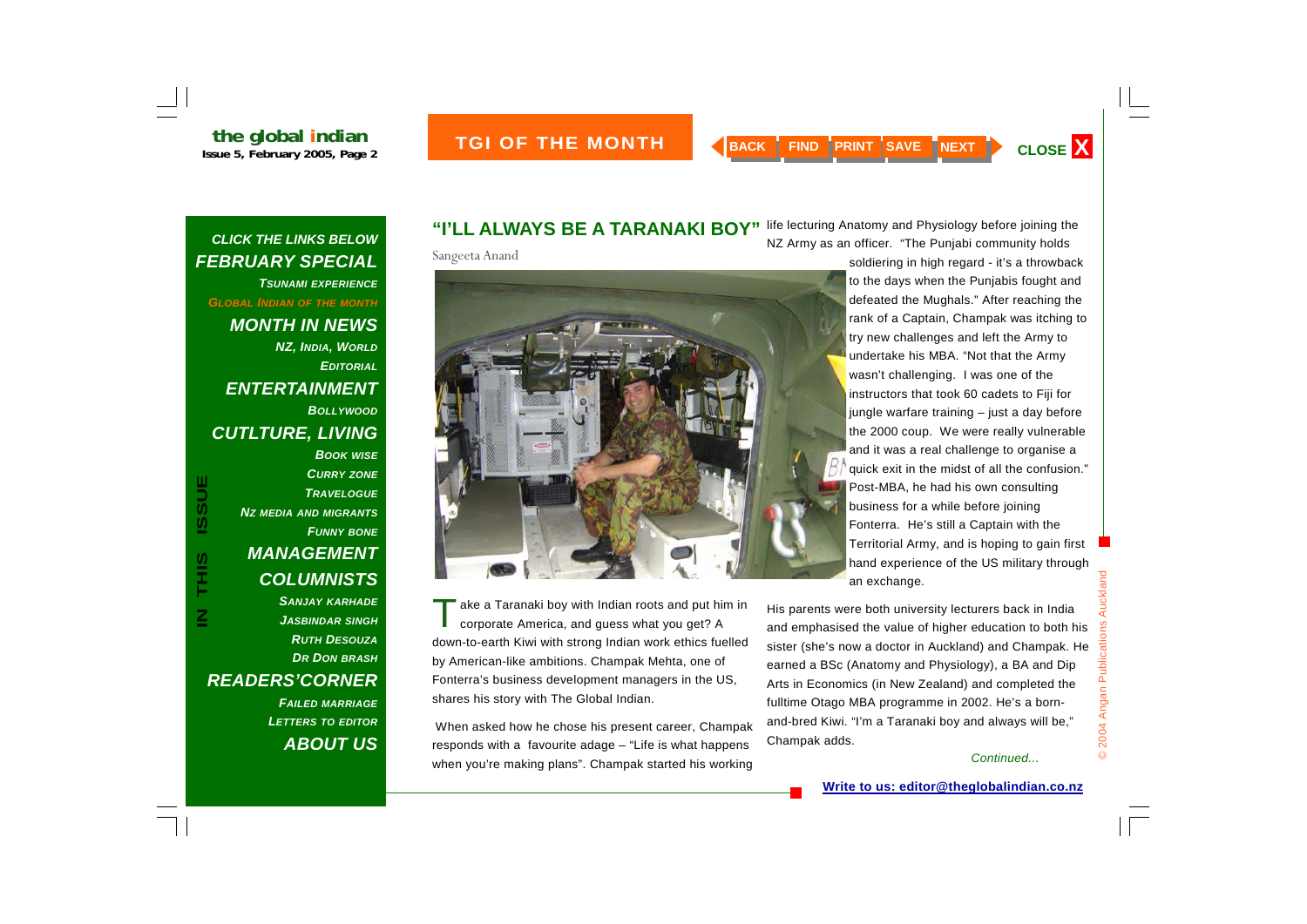### *Continued... CLICK THE LINKS BELOW FEBRUARY SPECIAL TSUNAMI EXPERIENCEGLOBAL INDIAN OF THE MONTH MONTH IN NEWS NZ, INDIA, WORLD EDITORIALENTERTAINMENT BOLLYWOODCUTLTURE, LIVING BOOK WISE CURRY ZONE* **ISSUE IN THIS ISSUE***TRAVELOGUENZ MEDIA AND MIGRANTS*

*FUNNY BONE MANAGEMENT COLUMNISTS SANJAY KARHADE JASBINDAR SINGH RUTH DESOUZADR DON BRASH READERS'CORNER FAILED MARRIAGE*

SIHL<br>T

*LETTERS TO EDITOR ABOUT US*

A desire to experience the US firsthand "rather than as a tourist as I had before" while taking on a new professional challenge took him to the US as one of Fonterra's business development managers. After spending six months living in the US, Champak feels that New Zealand compares quite favourably to the US. "While we Kiwis consider New Zealand laid back, we're actually quite cosmopolitan in some respects compared to the US food, wine, tourism facilities, telecommunications and personal banking to name a few - and woefully behind in others: for instance, drivers are amazingly courteous here – very different from Auckland." He also feels that the gap between the rich and poor is widening in the US. It's slowly becoming less of a meritocracy and developing its own de facto aristocracy, although it's not as pronounced as in the UK. "It quite an alien phenomenon for a Kiwi - New Zealand is more down to earth - we don't really have an aristocracy - unless you count the All Blacks! Also, Kiwis are incredibly versatile - I guess it comes from being a small country that has had to rely on itself to get ahead and it's something whose absence you notice only when you're not exposed to it everyday. Overall, the US definitely has the edge in material standard of living but NZ comes up trumps in terms of quality of life."

As a keen observer, Champak also notices the deeprooted integration of the Indian community into American society. Indians have a high profile in the US and are well

sought after because of their strong work ethic and high level of education, he notes. They have the highest representation of Masters degree holders amongst all the cross-sections of US society. Indians are well represented in corporate America, education and business – with nine Indian billionaires and over 200,000 millionaires (yes!) - Champak supplies the facts before concluding: "It's only a matter of time before we start seeing Indians wellrepresented in elected US political office too!"

Key to such successful migration, Champak feels, is ability embrace the new country, its culture and its people wholeheartedly. "Otherwise, you're not really being true to it, or yourself. I'm not saying that you should forget your heritage; just that recreating a cultural island will only last a generation and will simply slow the process of assimilation. If those in your community don't have the opportunity to get to know your culture, you'll be misunderstood, treated with suspicion and miss out on being inducted into the mainstream," Champak advises before adding, "Reach out to your fellow New Zealanders. Show them what makes your culture unique and share in theirs. If you do that, New Zealanders will 'give you a go'. Take a look at 'successful' immigrants - they are active in the wider community." He recommends the movie East is East, "It's funny but there's a deeper message."

Would you like to nominate someone as The Global Indian of the month? Just click below, and tell us.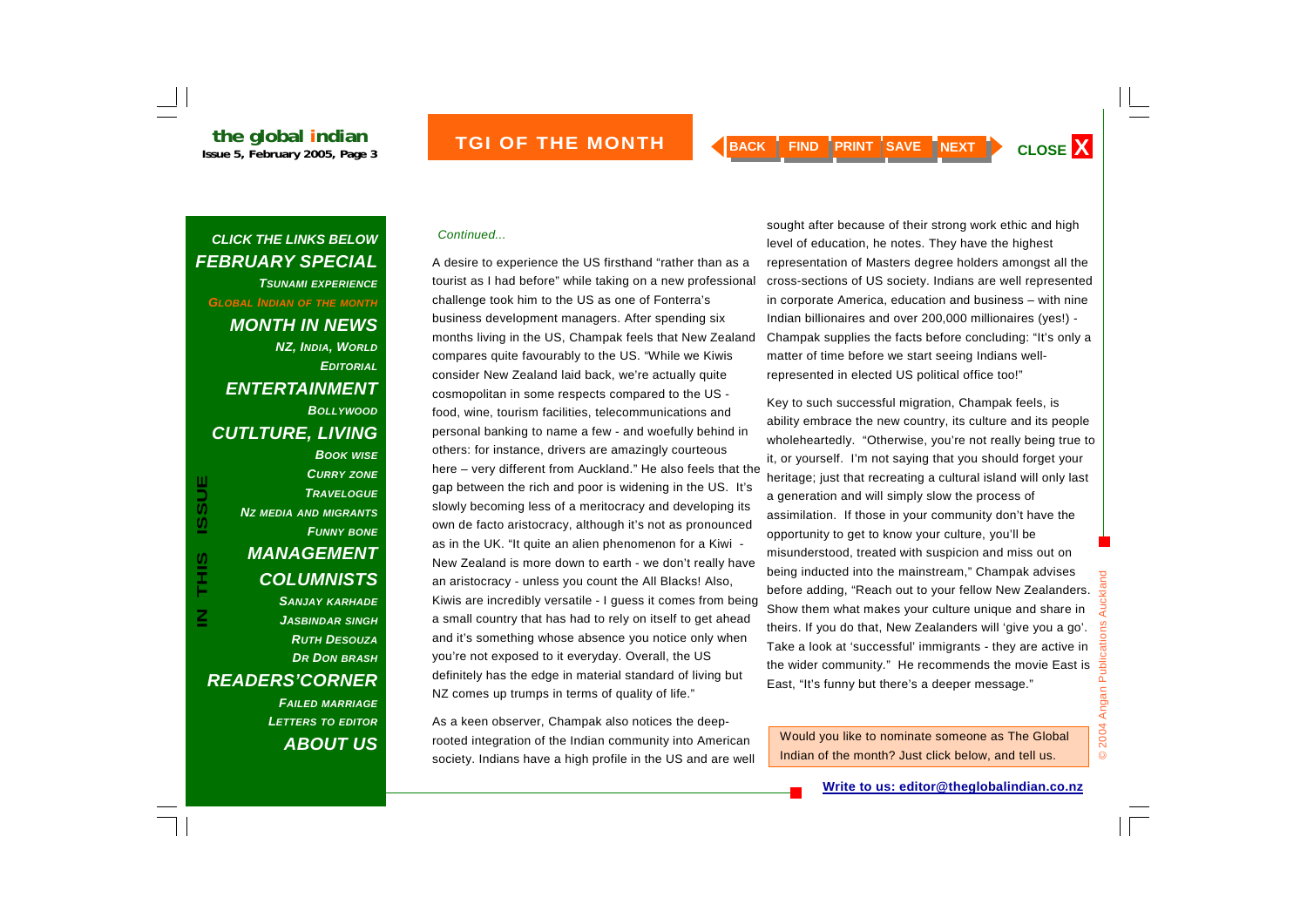

*TSUNAMI EXPERIENCEGLOBAL INDIAN OF THE MONTH MONTH IN NEWS NZ, INDIA, WORLD EDITORIALENTERTAINMENT BOLLYWOODCUTLTURE, LIVING BOOK WISE*

*CURRY ZONE*

#### *TRAVELOGUENZ MEDIA AND MIGRANTS FUNNY BONE MANAGEMENT COLUMNISTS SANJAY KARHADE JASBINDAR SINGH RUTH DESOUZADR DON BRASH READERS'CORNER FAILED MARRIAGE LETTERS TO EDITOR ABOUT US*

#### **ANAND SATYANAND RETIRES**

Judge Anand Satyanand retires from office in February after 10 years as one of New Zealand's Ombudsmen. Of Fiji Indian descent, he was born and raised in Auckland and after graduating from Auckland University was admitted to the Bar in 1970. He practiced law in Auckland before being appointed a District Court Judge in 1982, and worked in Palmerston North and Auckland. He was also active in law reform as a member of the Government Criminal Law Reform Committee, prison and parole work, and legal training. His focus as Ombudsman was on complaints relating to Social Welfare, Inland Revenue and the Police. He sees his retirement as Ombudsman as an "opportunity to make further contributions". He will be officially farewelled from his position on 3 February at Parliament.

#### **NEW ZEALAND CONSUMINATION INDIA** INDIA AND MORLD **WHAT'S THE WAIT FOR DUAL CITIZENSHIP?**

"The grant of citizenship to PIOs requires a legislation and the process will be completed within three months by the ministry in coordination with the Prime Minister's Office (PMO)," Jagdish Tytler, Minister for Overseas Indians' Affairs said while inaugurating the International Congress of NRIs in New Delhi.

If promises and politicians go hand-inhand, Tytler was quick me make one more promise. "The next Pravasi Bharatiya Diwas will be held only if the government fulfils its promises, including grant of dual-citizenship to all PIOs." One wonders why the Indian government raised the hopes of NRIs even before a necessary bill is tabled in the Parliament.

But Tytler did not stop at that. He promised tax benefits, easier documentation for visit to India and better educational facilities for NRI families.

#### **TSUNAMI HELP STILL NEEDED**

After the initial wave of sympathy, the need to revive help for tsunami victims



is even greater. The Global Indian is supporting the Times Foundation (Times of India's charity arm) in its relief efforts. "To help livelihood restoration, in consultation with experts, we are supporting bestpractice fishing activities and upgrading fishing equipment," says Kuldip Nar of the Times Foundation.

We invite financial support. Contributions can be made through for INR www.timesfoundation .org or www.remit2india.com for foreign exchange transactions. Visit www. timesfoundation.org or Email: timesfoundation@timesgroup.com

© 2004 Angan Publications Auckland

 $\odot$ 

2004 Angan Publications Auckland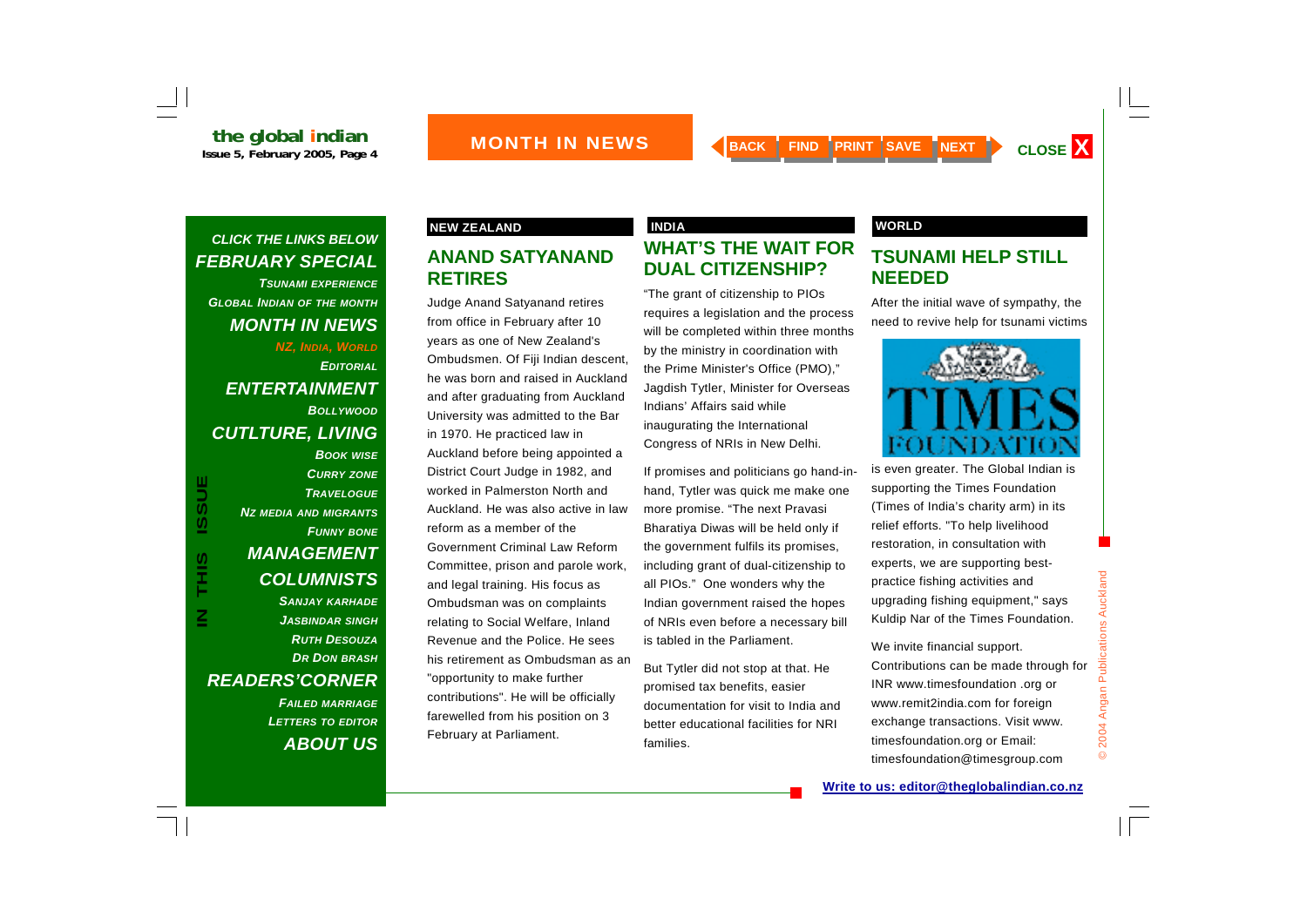*TSUNAMI EXPERIENCEGLOBAL INDIAN OF THE MONTH MONTH IN NEWS NZ, INDIA, WORLD EDITORIALENTERTAINMENT BOLLYWOOD CUTLTURE, LIVING BOOK WISE CURRY ZONE*

*TRAVELOGUENZ MEDIA AND MIGRANTS FUNNY BONE MANAGEMENT COLUMNISTS SANJAY KARHADE JASBINDAR SINGH RUTH DESOUZADR DON BRASH READERS'CORNER FAILED MARRIAGE LETTERS TO EDITOR*

*ABOUT US*

#### **WHY INVEST IN INDIA?**

The focus of the PBD 2005 was attracting NRI investment. Has it succeeded in it? "India is like a beautiful girl in dirty clothes. It has huge potential for tourism but India doesn't know how to market itself," writer Anand Mullo says. He is right. How many years will we call India a 'developing' country, a label conveniently given by the developed world? You are only as good as you think you are.

If NRIs won't show faith in India, why will rest of the world? India has her problems, but so has every other country. Marketing a country is no different from marketing a company. Employees should have a strong faith in its products. "Every NRI is India's brand ambassador," a Kiwi Indian recently expressed her opinion to me.

"The Indian Diaspora is culturally so strong that India should re-conquer the world, instead of waiting for others to dominate it," Mullo adds. Hinduja group chairman, S P Hinduja, highlighted India's US\$1 trillion investment potential, while speaking in Singapore. Is India still 'developing'?

#### **EDITORIAL BOLLYWOOD**

#### **QUOTABLE SRK**



With the Padmashree Award under his belt now, Shah Rukh Khan seems to be on his way to acquiring a larger-than-life image. If SRK was to publish a book of his one-liners, there would be many takers. Check out a couple of SRK quotes: "I am like a Rolls Royce which can run without an engine, just on reputation." SRK in the Times of India 3 January 2005. "I am employed by the myth that is Shah Rukh Khan. I am just a worker who keeps the myth going." SRK again.

#### **HELP YOUR BUSINESS REACH ITS POTENTIAL**

The Global Indian is read throughout New Zealand, and in many countries overseas. It is New Zealand's first magazine for the Indians living abroad. It is read by well-educated, culturally-conscious Indians. If your business offers products or services that can benefit our readers, pleases speak to us. Speak to your editor, Vaibhav Gangan, on +64 9 846 4318 or +64 21 251 4924.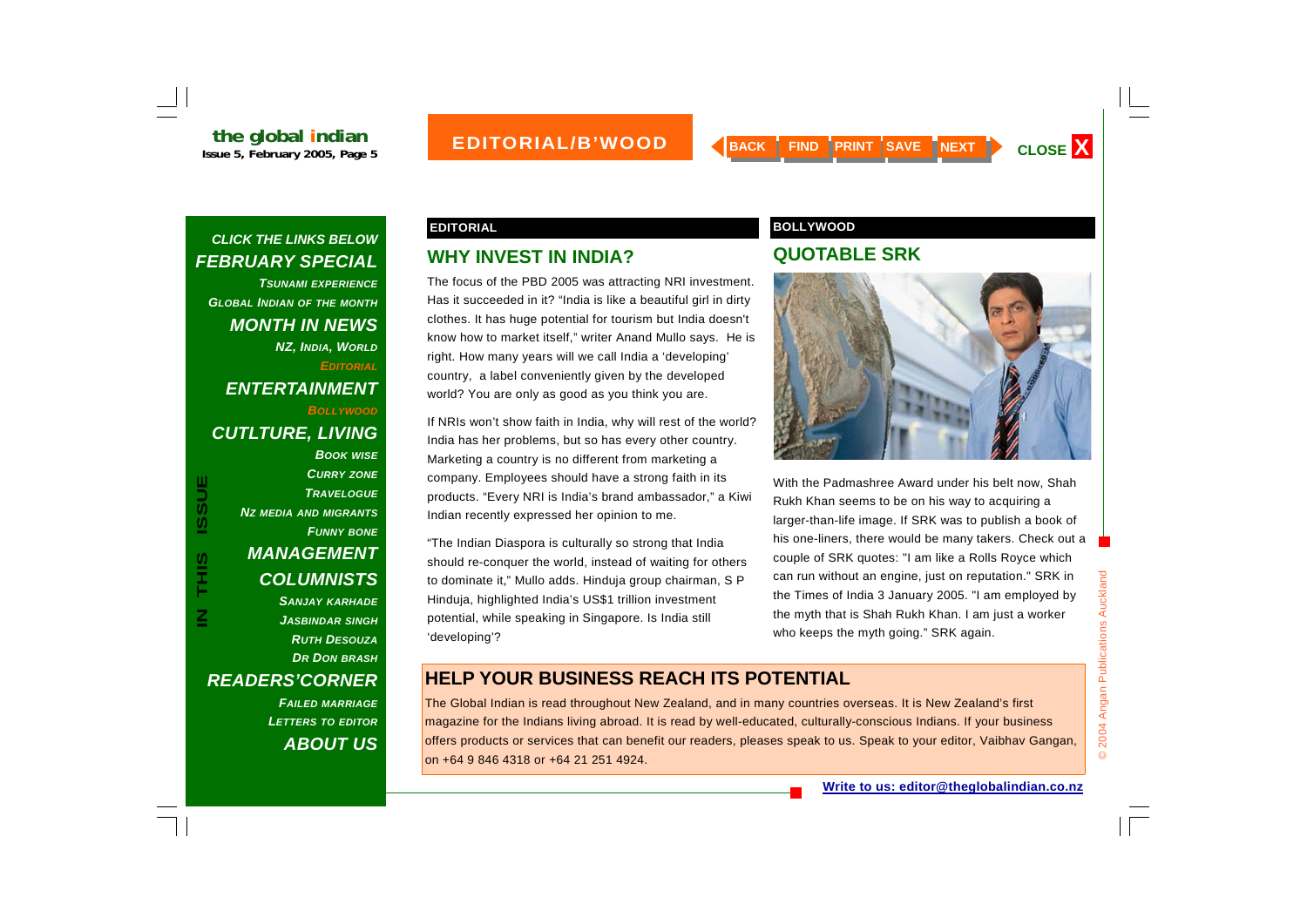#### **BOOK WISE**

#### *CLICK THE LINKS BELOW FEBRUARY SPECIAL*

*TSUNAMI EXPERIENCEGLOBAL INDIAN OF THE MONTH MONTH IN NEWS NZ, INDIA, WORLD EDITORIALENTERTAINMENT BOLLYWOODCUTLTURE, LIVING* 

**ISSUE IN THIS ISSUE**SIHZ

*BOOK WISE CURRY ZONE TRAVELOGUENZ MEDIA AND MIGRANTS FUNNY BONE MANAGEMENT COLUMNISTS SANJAY KARHADE JASBINDAR SINGH RUTH DESOUZADR DON BRASH READERS'CORNER* 

> *FAILED MARRIAGE LETTERS TO EDITOR ABOUT US*

### **A ROBBER WITH A POET'S HEART**

Vaibhav Gangan

*Shantaram Gregory David Roberts Scribe Publications Pty Ltd*  ustralia's most wanted robber forges a New Zealand passport and flees to

Mumbai, joins Mumbai mafia, moves to Asia, Africa and then Europe before finally being arrested. During his decade-long stay in Mumbai he establishes a free medical clinic for slum-dwellers. It might sound like a story of a Bollywood movie, but it is the central theme of *Shantaram*. And no, this is not a work of fiction, it is an autobiography. Gregory's extraordinary



circumstances provide sensational plot for a thriller, and his soft touch of human emotions make this 1000-page book an engaging reading experience.

Gregory's unassuming narrative style takes the reader through the story without writer's biased opinion. The soft touch of emotions surprises readers in many places, given that this book is written by a hardcore criminal who has stabbed and has been stabbed.

It also provides an insight into a foreigner's impression about India. On his first journey from Mumbai airport to Colaba, he is first surprised, then felt defiled by his own health, guilty of his wealth. But as he takes a closer look of the slums and notices happy families, he is again astonished by their will to survive and courage to live.

Throughout the book, the reader will also be impressed



by the immense respect and love Gregory feels for India. His feelings are equally shared by his French friend, Didier, who says, "Indians (fall in) love most of all. That is how they manage to live together, a billion of them, in reasonable peace. They are not perfect. They know how to fight and lie. But more than any other people in the world, the Indians know how

to love one another. If there were a billion Frenchmen living in such a crowded space, there would be rivers of blood. Without love, India would be impossible." Interestingly, Gregory's Indian friends don't share similar respect for their own country.

Looking at the funny side of life in many places, this book promises to satisfy both fiction or non-fiction readers, and yet leave the reader with many questions.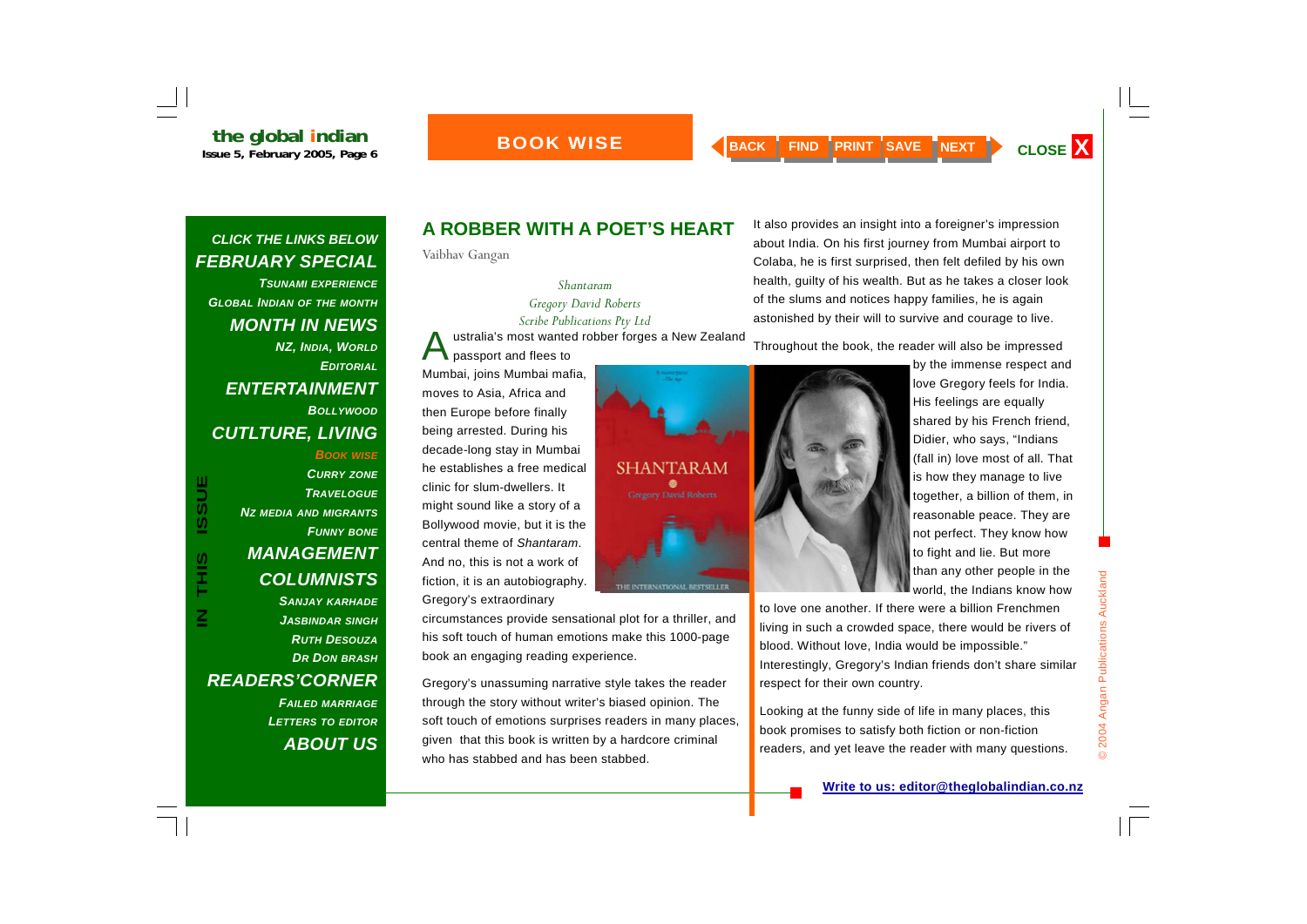*TSUNAMI EXPERIENCEGLOBAL INDIAN OF THE MONTH MONTH IN NEWS NZ, INDIA, WORLD EDITORIALENTERTAINMENT BOLLYWOODCUTLTURE, LIVING BOOK WISE CURRY ZONE*

#### *TRAVELOGUENZ MEDIA AND MIGRANTS FUNNY BONE MANAGEMENT COLUMNISTS SANJAY KARHADE JASBINDAR SINGH RUTH DESOUZADR DON BRASH READERS'CORNER*

*FAILED MARRIAGE LETTERS TO EDITOR ABOUT US*

### **MINCE CURRY (SERVES 4)**

Ashok Kumar Parmar

#### **Ingredients**

500 grams beef or mutton mince

2 large potatoes

1 large onion

250 grams peas or mixed vegies

1/4 teaspoon cinnamon, cardamom, cloves

1/2 teaspoon chilli powder

1 teaspoon black mustard seeds, turmeric, beef stock

2 teaspoons green herb stock, ground cumin, ground coriander, crushed garlic

crushed ginger, garam masala



**Advertise in The Global Indian and see your revenues grow Contact Vaibhav Gangan 021 251 4924 Email: sales@theglobalindian.co.nz**

#### 1/4 cup soy sauce, oil

#### **Method**

Dice the potatoes and slice the onions.

In a large pot heat the oil and the black mustard seeds. Keep covered and fry until the seeds pop (careful



not to burn the seeds).

Add onions and sauté until tender. Add all the spices except the garam

masala. Fry for a few minutes.

*Ashok Kumar Parmar, 43, was born in Fiji and lives in Dunedin, New Zealand. For a profession, he develops software, and for a hobby, he experiments in the kitchen. When he is not writing software, he is writing recipes for the readers of The Global Indian.* 

Add the mince and fry for a few minutes ensuring that all the mince is broken up and brown (not red any more).

Add the potatoes and cover with water. Bring to boil and then simmer gently for approximately 15 minutes.

> Add the vegetables and cook a further 10 minutes (until potatoes are tender).

Lastly add the garam masala and mix. Serve with rice.

 Notes: This curry can be used as a filling in samosas - or wrap in filo

pastry and bake for 10 minutes at 200°C

*Do you have a recipe you would like to share with our readers? Write to us: editor@theglobalindian.co.nz* 

# **the global indian**

NZ's e-zine for Indians abroad

#### **Write to us: editor@theglobalindian.co.nz**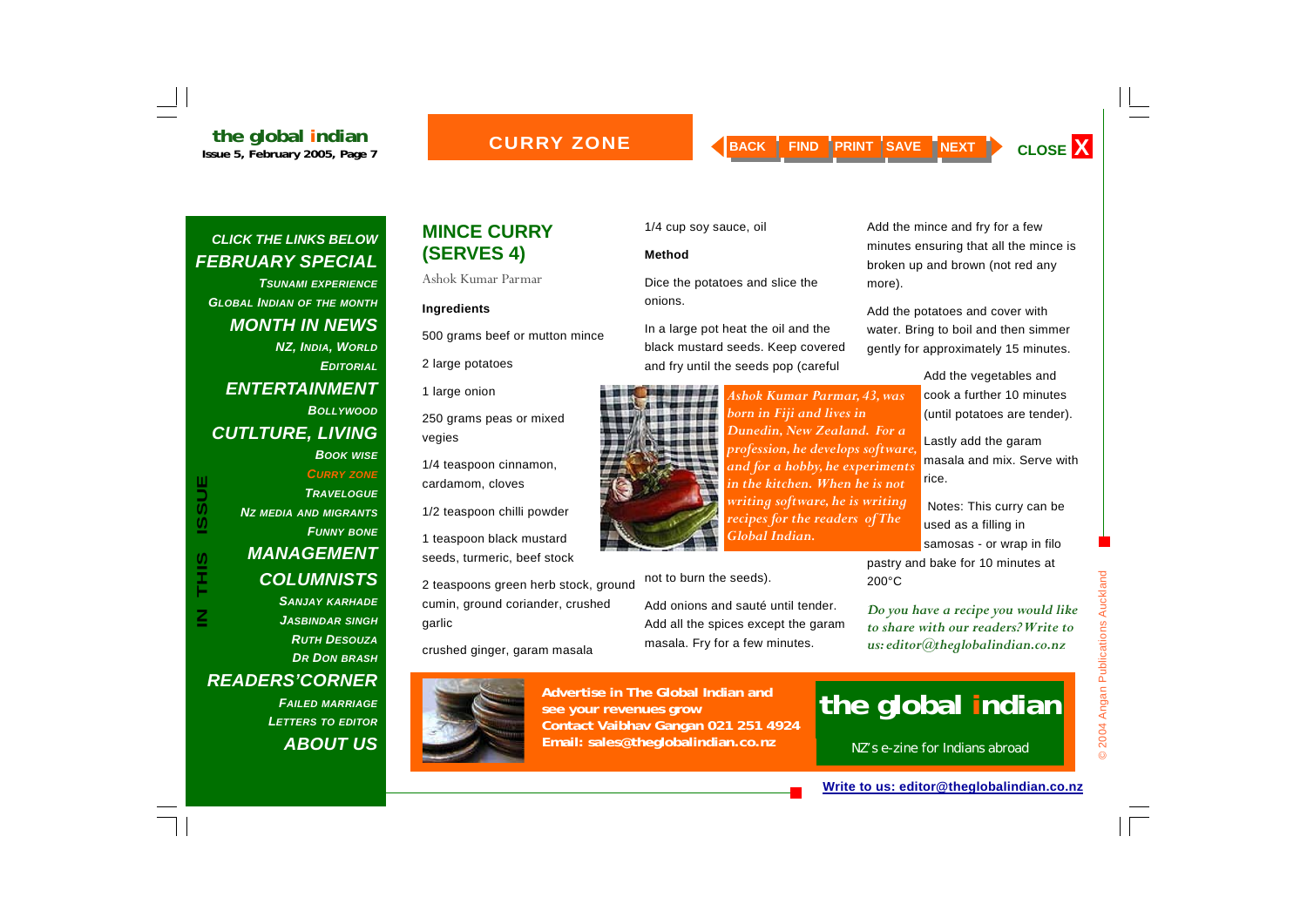## **the global indian**<br> **Issue 5, February 2005, Page 8**

#### **TRAVELOGUE**



#### *CLICK THE LINKS BELOW FEBRUARY SPECIAL*

*TSUNAMI EXPERIENCEGLOBAL INDIAN OF THE MONTH MONTH IN NEWS NZ, INDIA, WORLD EDITORIALENTERTAINMENT BOLLYWOODCUTLTURE, LIVING BOOK WISE CURRY ZONE* **ISSUE** *TRAVELOGUENZ MEDIA AND MIGRANTS*

*FUNNY BONE MANAGEMENT COLUMNISTS SANJAY KARHADE JASBINDAR SINGH RUTH DESOUZADR DON BRASH READERS'CORNER FAILED MARRIAGE*

**IN THIS ISSUE**

**SIHL** 

*LETTERS TO EDITOR ABOUT US*

### **GOOD OLD ENGLAND!**

Rajesh Dhanjee

I've been in London for the past few<br>days having a nice quiet holiday.

*Rajesh, a young engineer from New Zealand, is in the UK on his big OE (overseas experience). He recently travelled to London on a holiday.*  Thought I should get away from the Clitheroe rat race. Clitheroe has treated me well - nice little town, and those northerners are extremely friendly.

Although it's a

small town, it is extremely affluent, and the locals take pride in the quaint image of the town. One of the locals told me that not long ago, Maccas applied to the local council for a permit to build a restaurant there. But the council decided that the 'golden arches' would downgrade the image of the town and rejected their application(!). But the town is quite down to earth.

I went up to the Lakes District for a few days. This is a beautiful, beautiful



area up in Northern England and is the place to go if you like camping/ tramping. My first stop was a town called Keswick, supposedly the jewel in the Lakes District crown. From what I saw it was pretty impressive. There are lots of different walks, water falls, and also Derwent Water, the local lake. This time of the year is spectacular with the autumn colours in and this even extends to the great full view - the different shades of green, red, brown and yellow contrast nicely with the English grey skies.

My next stop was a town called Seatoller, notable for being the

England and also for being the home of the impressive great England peaks. I went up Scafell Pike, the highest mountain in England, it's peak a towering 1,000 m above sea level. I got

wettest place in

speedos.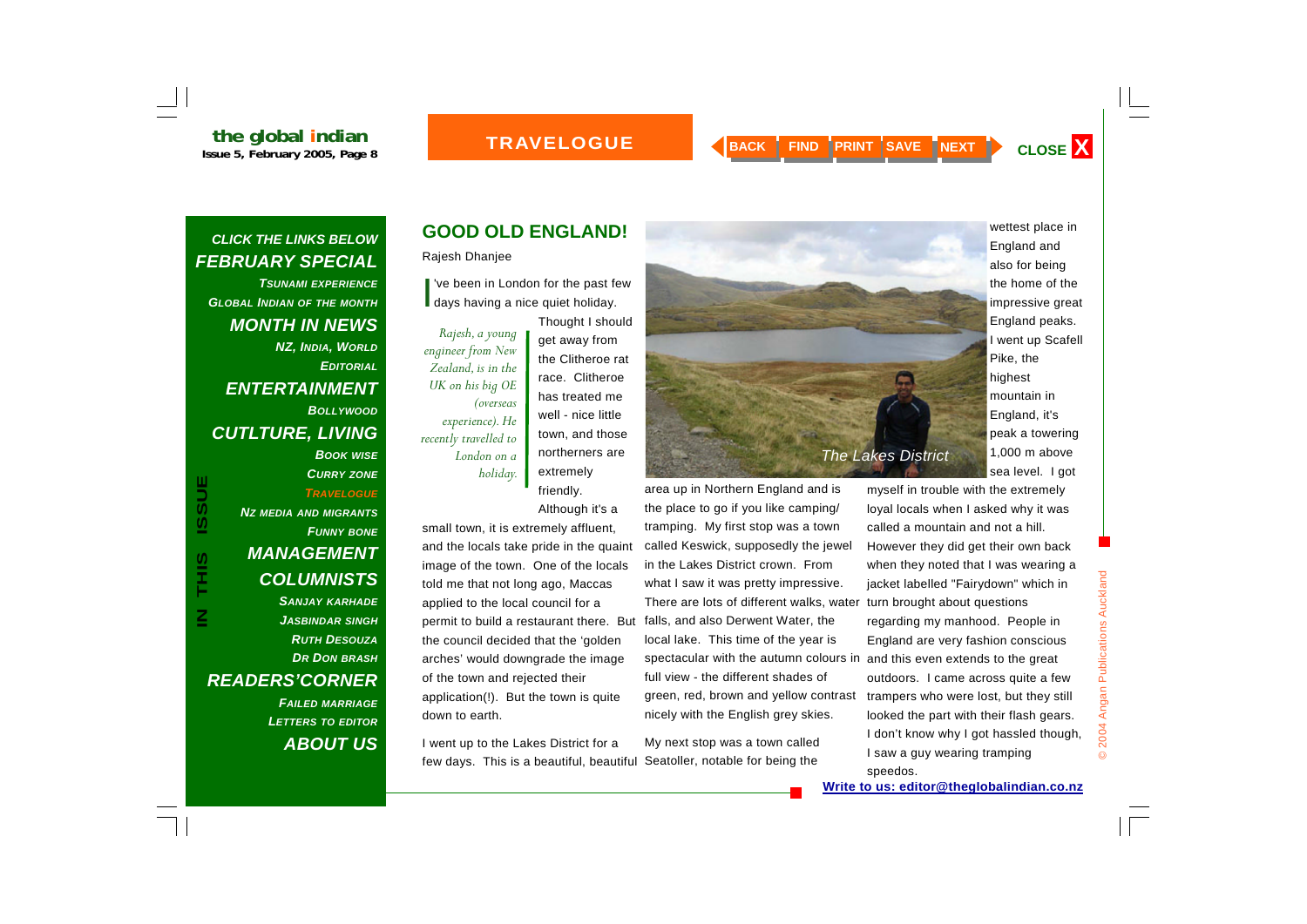*TSUNAMI EXPERIENCEGLOBAL INDIAN OF THE MONTH MONTH IN NEWS NZ, INDIA, WORLD EDITORIALENTERTAINMENT BOLLYWOODCUTLTURE, LIVING BOOK WISE CURRY ZONE TRAVELOGUENZ MEDIA AND MIGRANTS FUNNY BONE MANAGEMENT COLUMNISTS* 

> *SANJAY KARHADE JASBINDAR SINGH RUTH DESOUZADR DON BRASH*

*FAILED MARRIAGE LETTERS TO EDITOR*

*ABOUT US*

*READERS'CORNER* 

**IN THIS ISSUE**

**SIHL** 

**ISSUE** 

### **IS NZ MEDIA ETHNICALLY AWARE?**

Professor Paul Spoonley

In 1990, the then Race Relations<br>Conciliator Wally Hirsh and I edited a book on the NZ media's poor performance in reporting on race relations (Between the Lines: Racism and the NZ Media). Despite concerns from many ethnic communities about how they were portrayed, the media dismissed what was said.

The mass media had little experience of non-Pakeha cultures and was not particularly interested in balanced coverage. Fifteen years later, what has changed?

We have just completed a report on the media and immigrants/immigration in the period from 1994 to 2004 (P. Spoonley and A.D.Trlin, Immigration, Immigrants and the Media). The report card is mixed. There was a highly charged and negative political reaction towards immigrants in the 1994-96 period, and the media

reflected this. After the decline in immigrant numbers in 1997-98, there was a shift in media portrayals. Immigrants were seen more positively. But there is an important difference.

In the print media, editorials, feature articles and many columnists portrayed the immigrant contribution in positive terms. News reporting continued to repeat stereotypes and what can only be labelled as prejudiced views.



*Paul is the Regional Director for the College of Humanities and Social Sciences at Massey University's Albany campus.* 

When we interviewed Korean and South African immigrants, they acknowledged the improvement but were also concerned about misreporting of their own and other immigrant communities. The assessment was clear : the mass media could do a lot better. Other things have also changed since 1990. The first is that new technologies provide very different opportunities.

Whether it is email, a website, or digital connections to a home country, immigrant and Diaspora communities can now keep in touch in ways previously unheard of. They can also create their own information and leisure services – in direct competition with the mass media.

This is emphasised by the self-aware and confidant New Zealand-born or educated. Whether they are Indian or Samoan, South African or Chinese, they are beginning to change New Zealand. It is very noticeable in terms of music and fashion, but these new generations are also changing what is listened to, read or watched.

The mass media, with some notable exceptions, have yet to catch on to the extent and importance of these changes. Triangle or Maori TV deliver quite a different product that is in sharp contrast to the orthodox TV channels that provide images that might tell us about the US or Australia but little about the origin societies of immigrants or contemporary New Zealand.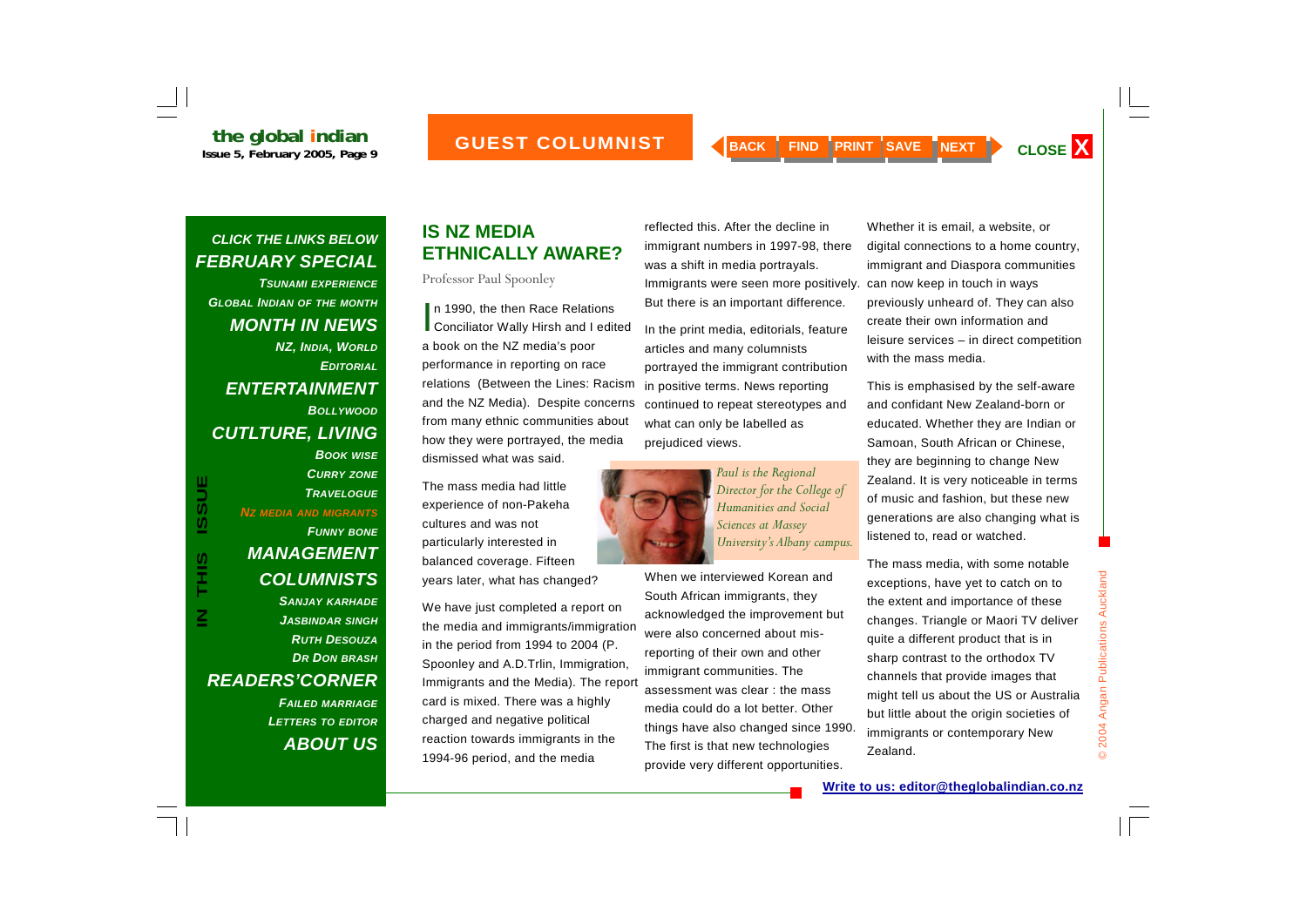#### **FUNNY BONE**

#### *CLICK THE LINKS BELOW FEBRUARY SPECIAL*

*TSUNAMI EXPERIENCEGLOBAL INDIAN OF THE MONTH MONTH IN NEWS NZ, INDIA, WORLD EDITORIALENTERTAINMENT BOLLYWOODCUTLTURE, LIVING* 

*BOOK WISE CURRY ZONE TRAVELOGUENZ MEDIA AND MIGRANTS FUNNY BONE MANAGEMENT* 

#### *COLUMNISTS SANJAY KARHADE JASBINDAR SINGH RUTH DESOUZADR DON BRASH*

*READERS'CORNER* 

*FAILED MARRIAGE LETTERS TO EDITOR ABOUT US*

#### **MOTHERS-IN-LAW**

A man sat at the bar totally dejected. The bartender served him his second drink and said, 'What's wrong pal?'

'I'll never understand women.' he said. 'The other night my wife threw me a birthday party. She told me that later on, as her gift to me, I could do with her whatever I wanted.'

'Wow!' said the bartender. 'But why so unhappy? That sounds like quite a gift to me.'

'Well, ' the man went on, 'I thought about it and sent her home to her Mother. Now she won't even speak to me.'

\*\*\*

A man takes his dog to a vet and asks him to cut its tail off. The vet can find nothing wrong with the dog's tail so asks the man why. He replies, " My mother-inlaw is coming to visit and I don't want anything in the house to make her think she's welcome."

#### **SANTA'S BACK!**

Santa Singh at an interview: Question: What is Ford? Santa: Gaddi Question: Good, what is Oxford? Santa: Bailgaddi!

#### **Welcome home on Air India**



#### **From New Zealand to India NZ\$1599 Travel between 8 Feb and 30 June 2005**

**We offer a wide choice of destinations in India with the lowest domestic fares.** 

**Convenient connections all over the world! Welcome home and feel the air of** 



**6 FAI Building, 220 Queen Street, Auckland Phone: +64 9 3031301; 3034941 Fax: 303 1300 Email: airindia@xtra.co.nz www.airindia.com**

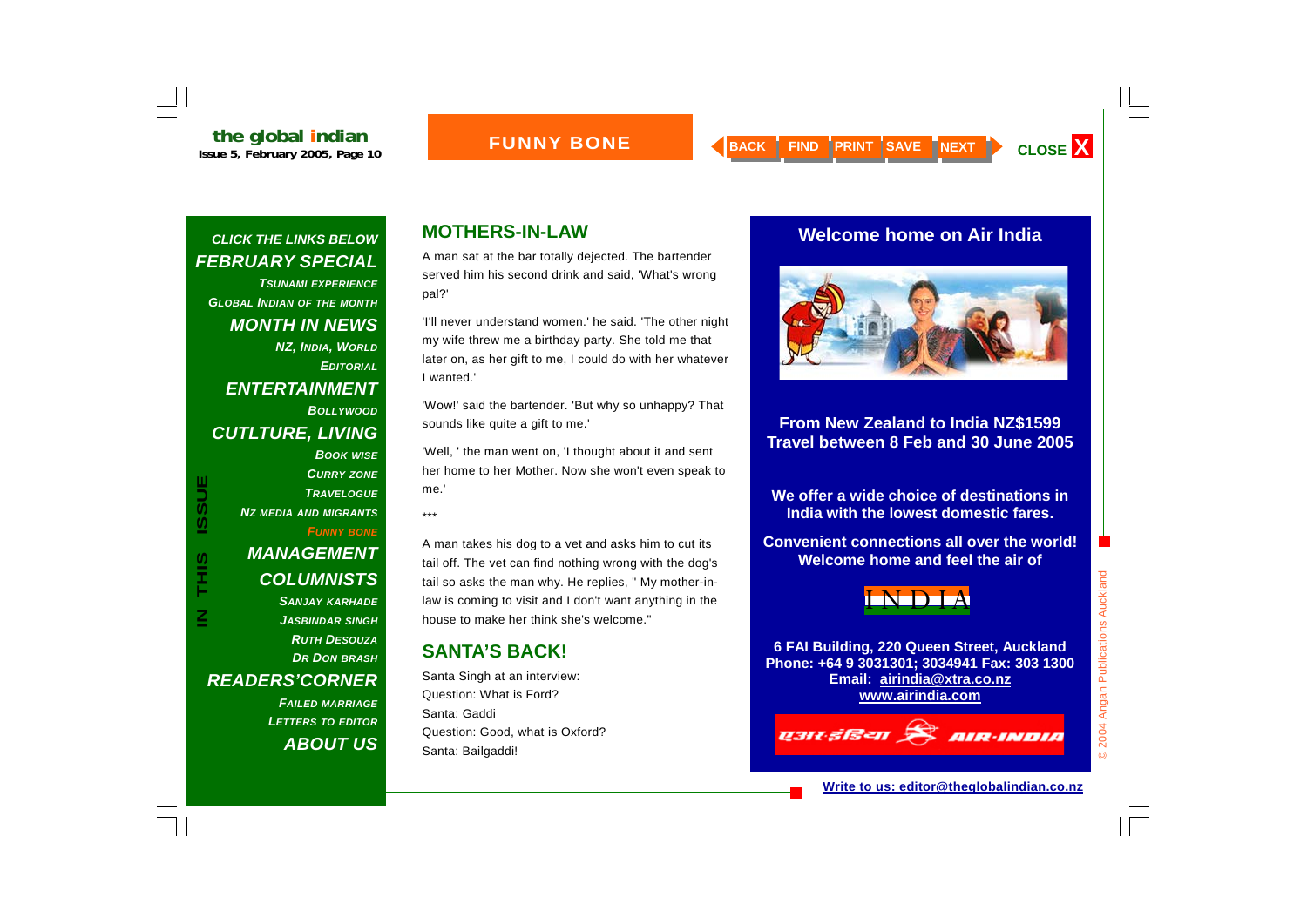## **the global indian**<br>Issue 5, February 2005, Page 11

#### **BUSINESS/ MANAGEMENT**

#### *CLICK THE LINKS BELOW FEBRUARY SPECIAL*

*TSUNAMI EXPERIENCEGLOBAL INDIAN OF THE MONTH MONTH IN NEWS NZ, INDIA, WORLD EDITORIALENTERTAINMENT BOLLYWOODCUTLTURE, LIVING* 

# *BOOK WISE CURRY ZONE*

*TRAVELOGUENZ MEDIA AND MIGRANTS FUNNY BONE MANAGEMENT COLUMNISTS SANJAY KARHADE JASBINDAR SINGH RUTH DESOUZADR DON BRASH*

*READERS'CORNER* 

*FAILED MARRIAGE LETTERS TO EDITOR ABOUT US*

#### **"BE INCLUSIVE"**

Sangeeta Anand

ne of Fonterra's US-<br>based business development managers, Champak Mehta, shares his career graph and work philosophy with TGI readers.

#### *What is your leadership style?*  One thing I learnt very quickly in the Army is that

true leadership cannot be executed through sheer

force of personality and/or dependence on rank and title. A true leader is someone who you want to follow, not one who makes you follow them out of necessity. I try to practise the same principles in my professional life - be open and inclusive, listen more and talk less, and never ask anyone to do anything that you wouldn't do yourself.

#### *What are your key achievements?*

My role with the Strategy Team at Fonterra is definitely the highlight to date. I got a chance to work for and with some really smart people and help



formulate initiatives in response to strategic opportunities and threats for a multibillion-dollar global enterprise – it was a real buzz. My current role is an extension of this, in that I'm working with some of the same people and I get the chance to help make some of those initiatives that I worked on come to life.

#### *What is the difference in work environment in the US and New Zealand?*

The US is a huge economy – it's difficult to comprehend its size when you stop and think about it. As a result, managers over here are quite specialised, usually having focused on their particular functional area right from the inception of their career. In New Zealand on the other hand, its quite common for managers to have had a varied background across different industries and functional areas – whether that's a function of the small New Zealand economy, or New Zealand's inherent versatility, I'm not entirely sure. I think in New Zealand, because the opportunities are limited, you have to be that little bit sharper, that little more focused, to succeed.

#### *What are your career aspirations?*

Life is what happens to you while you're making plans so I'm not really sure what I'll be doing in the future – I might still be in the corporate world, or have my own business, or have thrown it all in to sit on the beach! I think for me the ultimate challenge would be to assume a CEO's role and guide my own high-performance management team right at the forefront of decision-making within a large commercial enterprise. That would definitely be a thrill and I think I'd really relish the opportunity.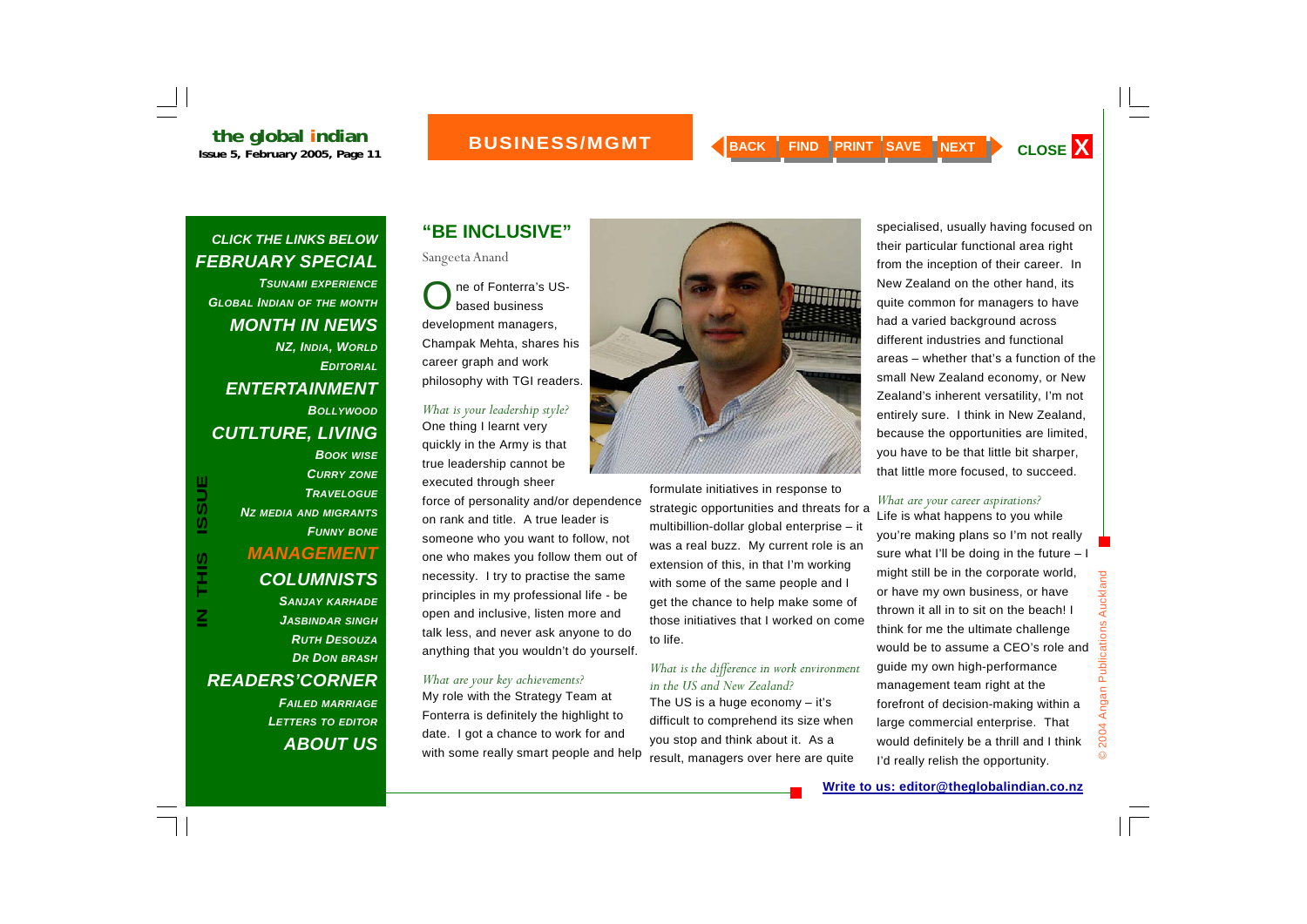*TSUNAMI EXPERIENCEGLOBAL INDIAN OF THE MONTH MONTH IN NEWS NZ, INDIA, WORLD EDITORIALENTERTAINMENT BOLLYWOODCUTLTURE, LIVING BOOK WISE*

#### *NZ MEDIA AND MIGRANTS FUNNY BONE MANAGEMENT COLUMNISTS SANJAY KARHADE JASBINDAR SINGH RUTH DESOUZADR DON BRASH*

*CURRY ZONE TRAVELOGUE*

*READERS'CORNER FAILED MARRIAGE LETTERS TO EDITOR ABOUT US*

### **WHO IS A GREATER LEGEND?**

Sanjay Karhade

To draw comparisons is probably the most favourite pass time for the cricket fans world over. And when it comes to great achievers it becomes a tad too much to stand. It happened when Sunil Gavaskar scored his 29th test hundred equalling Sir Donald Bradman's tally. It happened when Brian Lara first overtook Sir Garfield Sobers' 365 not out – then the highest individual score in a test innings – and now it's happening yet again after Sachin Tendulkar has equalled legendary Sunil Gavaskar's

played in different eras, and in such socio-economic and political environments that were poles apart. Sir Donald played when the world was at war, wickets were not covered and the atmosphere on the grounds was

unsportsmanlike. A simple towel – wrapped around one's thigh – would work as a protective gear! Sunil Gavaskar

witnessed by the cricketing world. It was lethal, dangerous and even deadly at times. But wickets were covered and the protection for batsmen was evolving. Sachin Tendulkar is playing in an era which dishes out almost perfect set-up

played when the bowling attack was the best ever

world record of 34 test hundreds!

Are comparisons necessary at all? All these God-sent cricket legends

*Sanjay Karhade has been writing on current affairs and sport in India for over two decades. He contributes to The Global Indian on the current and sporting front in India.* 

bothered by words such as tiredness, exhaustion and fatigue – mentally or physically. With the number of one-day and test matches on the rise, the word 'injury' is only at your doorstep and it doesn't even knock your door before knocking you down! The word 'money' in cricket

is yet another demon. (It is in our

mind) It enhances our expectations no end. And Sachin Tendulkar has to battle with all this, perform against the top class, not fail once, maintain his humility and live a life that we think is right for him. We tend to forget that even Tendulkar is a human being!

in terms of playing conditions. The sponsors are pouring money in the game and notwithstanding the occasional goof-ups, the organisers are turning every possible stone

circumstances make the game any easier. It continues to be as challenging, albeit with newer challenges. Earlier eras afforded time to cricketers to iron out any flaws that may have crept in, in their technique unknowingly during tours. They could play Ranji and Duleep Trophy matches or go to their coaches for the purpose. They were hardly

to make the game as entertaining as possible.

Of course, nobody will dare say that the prevailing

To drive the point home, it would be unfair to compare two players from two different eras, for, both have played in different conditions and faced dissimilar challenges.

#### *Continued...*

© 2004 Angan Publications Auckland

2004 Angan Publications Auckland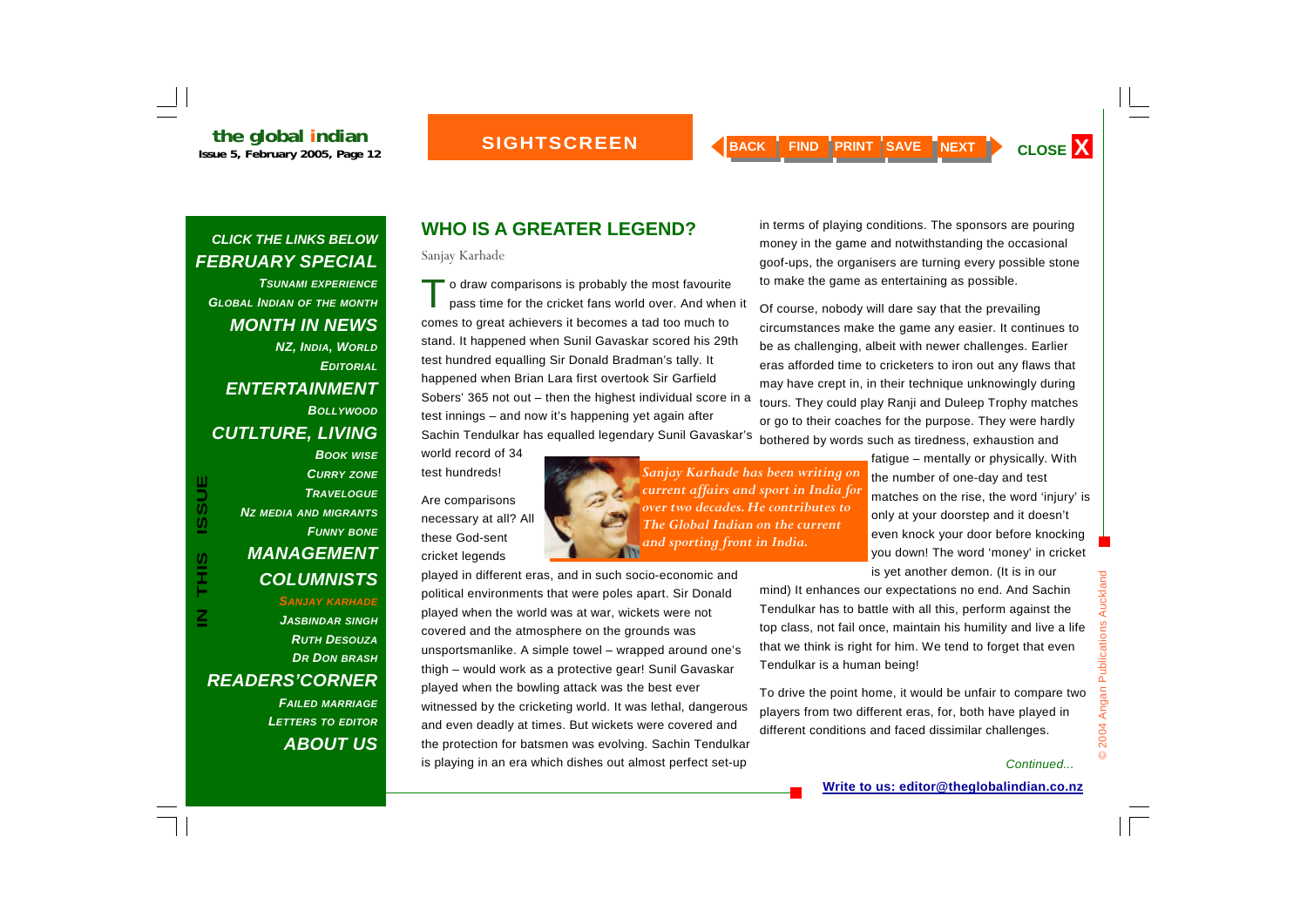#### **SIGHTSCREEN**

#### *CLICK THE LINKS BELOW FEBRUARY SPECIAL*

*TSUNAMI EXPERIENCEGLOBAL INDIAN OF THE MONTH MONTH IN NEWS NZ, INDIA, WORLD EDITORIALENTERTAINMENT BOLLYWOODCUTLTURE, LIVING BOOK WISE*

#### *TRAVELOGUENZ MEDIA AND MIGRANTS FUNNY BONE MANAGEMENT COLUMNISTS SANJAY KARHADE JASBINDAR SINGH RUTH DESOUZADR DON BRASH READERS'CORNER*

*CURRY ZONE*

*FAILED MARRIAGE LETTERS TO EDITOR ABOUT US*

#### *Continued...*

It would also mean judging one's ability against another's. And however one wants to be unbiased, would you compare a classical 'A' will get pitted against 'B'. The likes and the dislikes at such times invariably influence one's thinking which in turn tantamount to insulting – unknowingly though – the fine qualities the two legends have displayed over a long period of time. Drawing comparisons is, therefore, certainly not the best way to appreciate the game and those who make it so very enthralling, riveting and at times romantic!

The only comparison one could draw is that each stood tall under the respective compelling circumstances. And so, became legends. Each represented their country with utmost pride. Each one has sacrificed a plenty to rise to the high that we are in awe of. And they have done it with sincerity, dedication, discipline and determination.

Isn't it enough that the two super-

achievers have given us immense pleasure and made our life experience that much richer? How<br>would you compare a classical<br>straight drive that wore a<br>Gavaskar-stamp with a scorching<br>lofted on-drive by Tendulkar – one<br>crosses the boundary rope leaving<br>the fielder at a teasing distan

dressed, down-to-earth and humble. Both flash equally refreshing smiles and to top it all both are Indians! Why compare?

### **HANDY TIPS**

To easily remove pet hair from anything, just slip on a rubber dishwashing glove and simply wipe in one direction. The hair will roll right off.

To keep ants from climbing into outside pet food bowls, rub petroleum jelly around the bottom of the bowl

To add a sparkle to glassware, add a few drops of laundry blue to the water. Rinse with hot water.

Stubborn stains from glasses can be removed with washing soda.

Your mirrors need polishing every few months. Use a little starch mixed in water. Let the water dry up on the mirror surface. Then rub it gently with a clean polish cloth.

Lacquered brass can be cleaned with spirit or vinegar, which should be washed off with water. Don't use metal polish as this corrodes lacquer work.

To sharpen scissors try cutting sandpaper with them.

*Contributed by Monica Rodrigues* 

a ka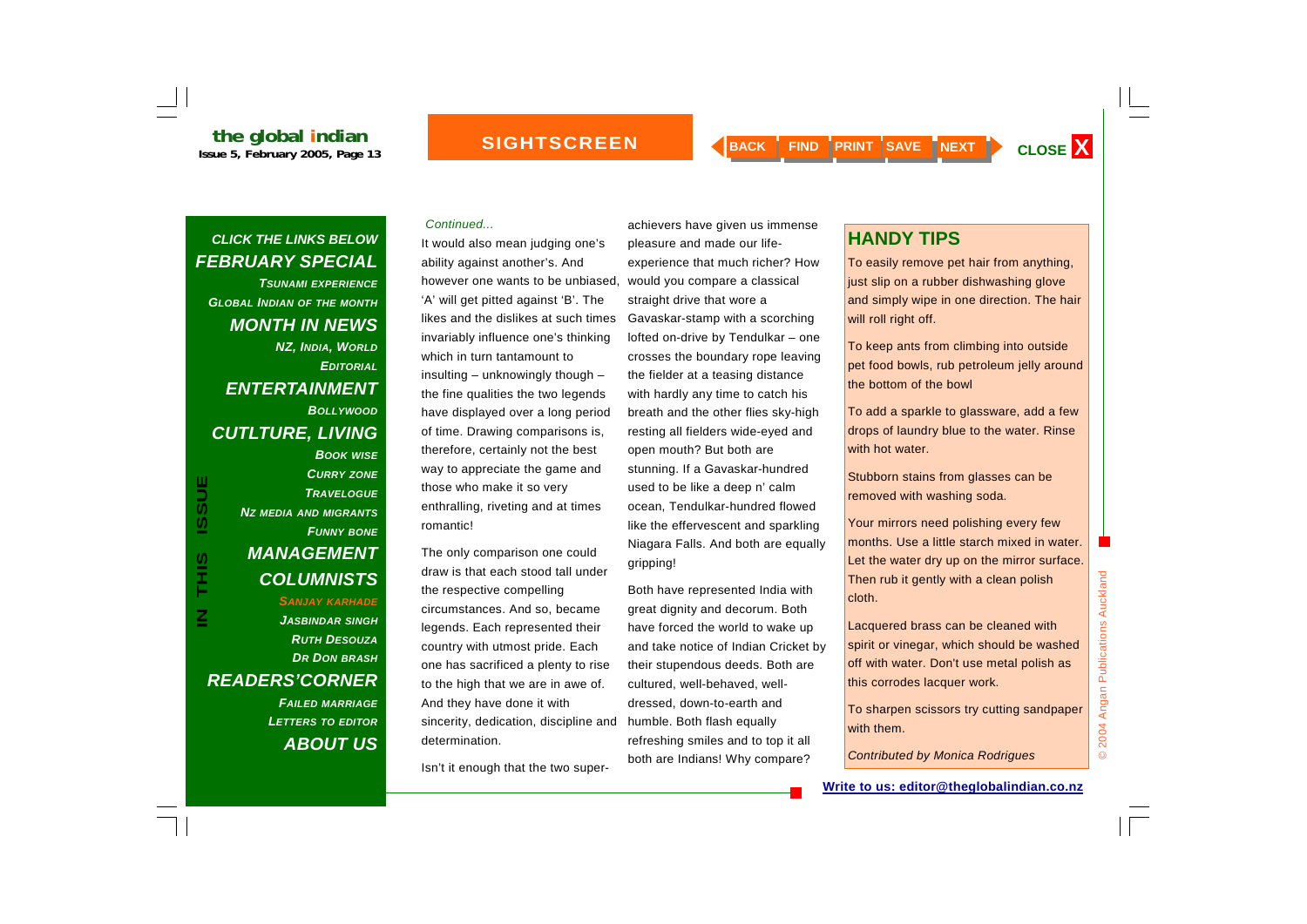#### **MIND MATTERS**

#### *CLICK THE LINKS BELOW FEBRUARY SPECIAL*

*TSUNAMI EXPERIENCEGLOBAL INDIAN OF THE MONTH MONTH IN NEWS NZ, INDIA, WORLD EDITORIALENTERTAINMENT BOLLYWOODCUTLTURE, LIVING BOOK WISE*

*NZ MEDIA AND MIGRANTS*

*MANAGEMENT* 

*COLUMNISTS* 

*CURRY ZONE TRAVELOGUE*

*FUNNY BONE*

#### *SANJAY KARHADE JASBINDAR SINGH RUTH DESOUZADR DON BRASH READERS'CORNER FAILED MARRIAGE LETTERS TO EDITOR ABOUT US*

#### **GOAL SETTING FOR SUCCESS**

Jasbindar Singh

Coal setting is a very powerful<br>bool for taking

*Jasbindar Singh is a business psychologist and executive coach.* 

control of one's life. Research shows that most achievers in any field are people

who set goals. Furthermore, people who write down their goals have over 95% chance of achieving it. Your New Year goals will help you:

- Be focused and intentional
- Clarify your priorities

•

•

•

Be a source of motivation

<sup>'</sup> here is no one totally correct way<br>to set goals. Steven Covey who revolutionised people's thinking in his book, *'The Seven Habits of Highly Effective People'*, suggests setting goals according to the different roles we play. For e.g., you may set goals under employee/business owner, partner, mother, brother, daughter, community worker, friend, and

sportsperson categories.

Robyn Pearce, a time management specialist and author of *'Getting A Grip On Life'* recommends the

> following headings:

Mind, Body and Well-being

Relationships,

*"A focused mind is* 

*one of the most powerful forces in the universe." Swami* 

*Vivekananda*

Family and Home; Career Business and Workplace

Prosperity, Money and Time

People, Community and Contribution.

You can also divide your goals into short term (6 months to 1 year), medium term (1-3 years) and longer term (5+ years). To ensure success, go for SMARTER goals!

- S = Specific M = Measurable A = Achievable
- $R =$  Realistic
- $T = Time$ -bound

 $E =$  Energising

 $R =$  Rewarding

As an example, your goal may be "to get fit in 2005." Good intentions but it could be a lot SMARTER - "On the 1st of February I will join gym LMWF for 12 months and commit to three pump classes a week."

The goals must have some degree of 'stretch' or challenge to it. Too little stretch - you will loose inspiration and motivation. However, don't make it so impossible that you have to give up. Bear in mind the R (realistic) in your SMARTER goals! Blocking time aside on a scheduled basis to review and reflect is absolutely vital. Setting goals can be easy, but monitoring and shaping your attitude and behaviour is what makes the real difference.

As you achieve milestones *en route*  to your major goal, do celebrate your achievements. Finally, whatever your goals, keep the SQ (spiritual intelligence) perspective in mind - aim high but don't forget to appreciate the journey now!

# *www.sqconsulting.co.nz*

**Write to us: editor@theglobalindian.co.nz**

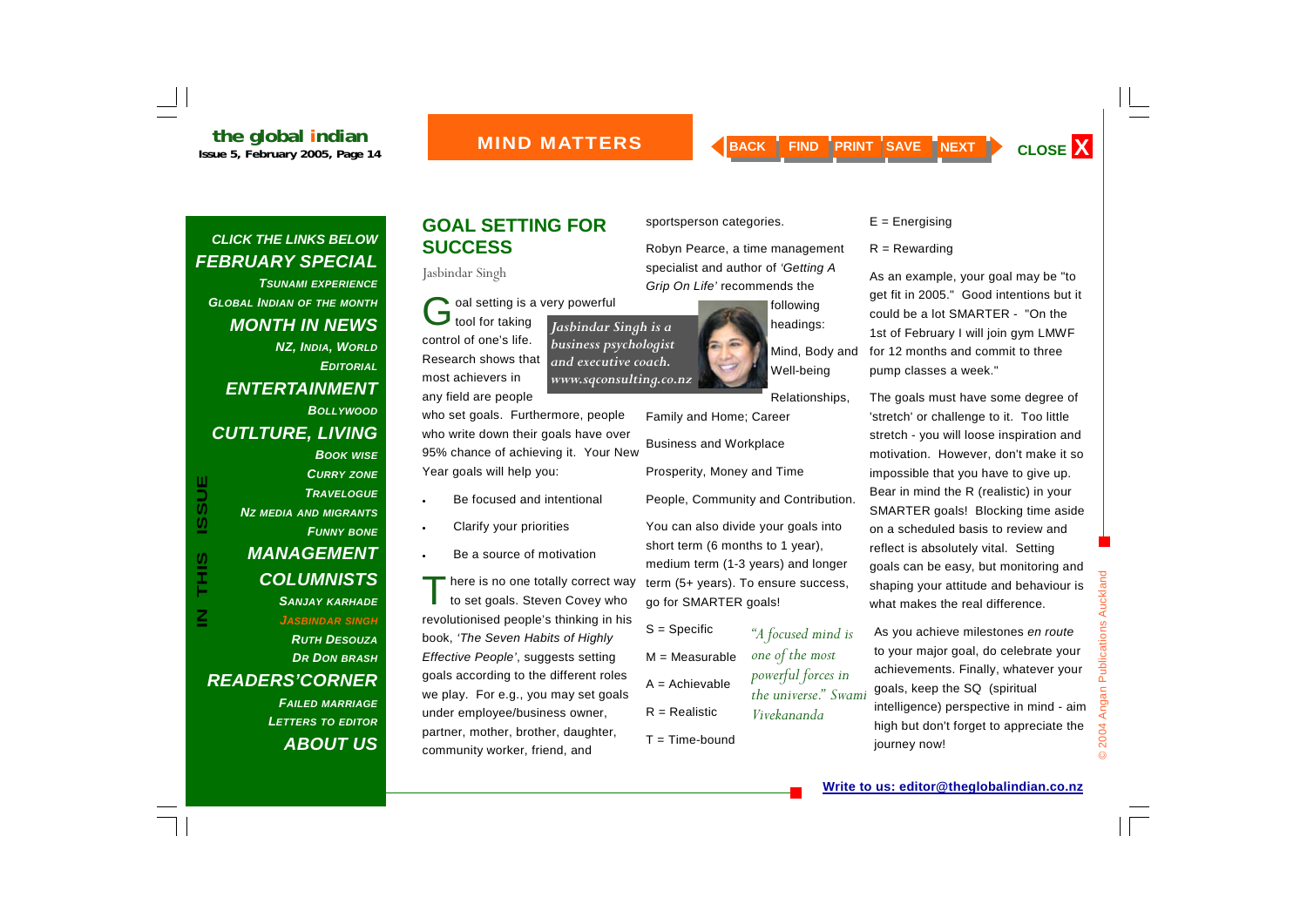# **the global indian**<br>Issue 5, February 2005, Page 15

#### *OUR IDENTITY*

#### *CLICK THE LINKS BELOW FEBRUARY SPECIAL*

*TSUNAMI EXPERIENCEGLOBAL INDIAN OF THE MONTH MONTH IN NEWS NZ, INDIA, WORLD EDITORIALENTERTAINMENT BOLLYWOODCUTLTURE, LIVING BOOK WISE*

> *CURRY ZONE TRAVELOGUE*

*FUNNY BONE*

#### *COLUMNISTS SANJAY KARHADE JASBINDAR SINGH RUTH DESOUZADR DON BRASH READERS'CORNER FAILED MARRIAGE LETTERS TO EDITOR ABOUT US*

*NZ MEDIA AND MIGRANTS*

*MANAGEMENT* 

#### **AFRICAN CONNECTION**

Ruth DeSouza  $\int$  e often<br>think of migration as moving between two places, my story is one of many journeys that spans the generations. In my *Ruth is a researcher, educator and mental-health nurse.* 

last article, we

looked at my Goan roots. Today, we'll discuss my other connection - African. I was born in Tanganyika (now Tanzania), into a Catholic family from Goa, India. I was exposed to multiple heritages: Maragoli, Swahili, Konkani and English. My great-grandfather left Goa to work in Burma and both sets of grandparents subsequently migrated to Tanganyika.

Goan migration to Africa was not surprising. Indians had been traders and later sojourners as far back as 3000 years. The Indian Diaspora was a 19th and 20th century development related to the impact of the British

indentured labour scheme, which sought to replace slave labour with cheap and reliable labour. Indian women were the second largest group transported to colonies after African women.

Large scale migration of Indians to Africa began with the construction of the great railway in the late 19th century. Indians were renowned for their work ethic and competitiveness, but a quarter of them died or returned disabled. Indians (especially Goans) were recruited to run the railways after they were built (as my grandparents were) and Goans came to dominate the colonial civil services.

Catholic Goans spoke Konkani, English or Portuguese and dressed in more Western clothing. They were further set apart from Hindus and Muslims by virtue of religion and because they ate pork and beef. For Goans, migration to Africa was intended as a way of earning some money for retirement in Goa. Asians were excluded from certain professions or from living in areas

where Europeans preferred to settle, like the fertile Kenyan highlands. Land was unavailable for freehold purchase and education provision was inadequate resulting in children being sent back to India (as my father was). Later on, as communities grew, special schools were established and women and children joined their men (as was the case for my mother's family). Leaving Africa was a result of the unease caused by the expulsion of Asians (people from Bangladesh, Pakistan and India) from neighbouring Uganda in 1972. East Africa in the early 1970s saw increasing crime targeted against Indians. The process of 'Kenyanisation' was affecting our daily lives. I recall going to sleep frightened and being told to pray for safety. My parents wanted to live away from fear. In 1975, after some failed attempts to get to the US we migrated to New Zealand. To pay our airfare, we had to sell virtually all our possessions, even my parents' wedding presents were left behind. Next time, we'll talk about my experience on arrival in New Zealand.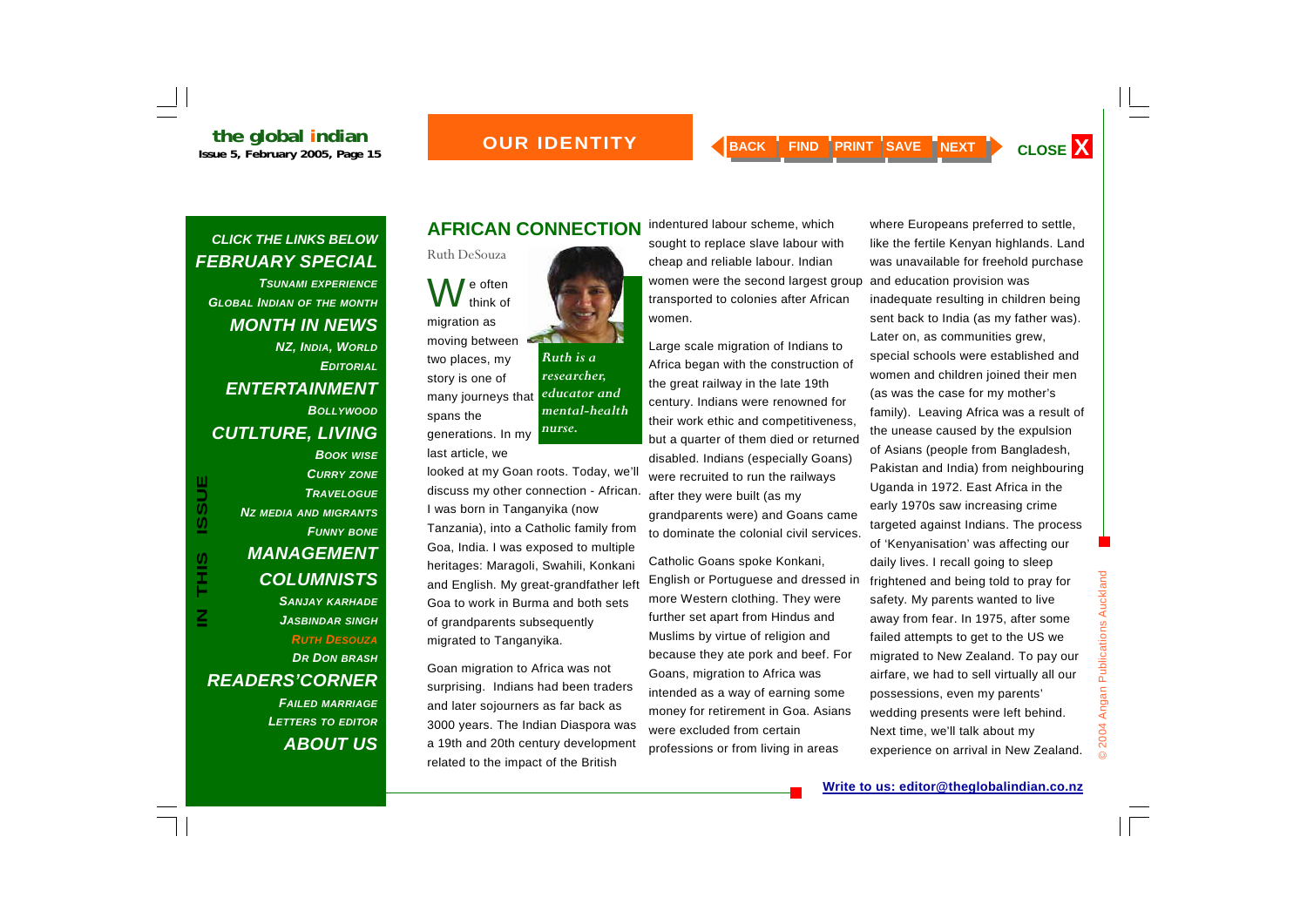#### **OPINION**

#### *CLICK THE LINKS BELOW FEBRUARY SPECIAL*

*TSUNAMI EXPERIENCEGLOBAL INDIAN OF THE MONTH MONTH IN NEWS NZ, INDIA, WORLD EDITORIALENTERTAINMENT BOLLYWOODCUTLTURE, LIVING* 

*BOOK WISE CURRY ZONE TRAVELOGUENZ MEDIA AND MIGRANTS FUNNY BONE MANAGEMENT COLUMNISTS SANJAY KARHADE JASBINDAR SINGH RUTH DESOUZAD R DON BRASH READERS'CORNER* 

> *FAILED MARRIAGE LETTERS TO EDITOR ABOUT US*

#### **WHO BENEFITS FROM BENEFITS?**

Last year, I argued that funding for education and healthcare should be based on need not on race. I also

dealt with the law and order policy. Today, I want to deal

with entrenched welfare dependency.

Businesses are screaming out for staff. If ever there was a time when beneficiary numbers should have fallen, it is now. Instead, we have over 300,000 working-age adults on benefits, about 15% of the workforce. Add in the children of

these adults and we are talking about more than the equivalent of

Christchurch and Dunedin combined on welfare. The numbers are projected to increase by a further 18,000 within three years. Welfare benefits are funded from the taxes levied on those who go out to work each day, who work overtime or take second jobs, and who find themselves little or no better off than their

beneficiary neighbour or relative as a consequence.

The financial cost of the benefits amounts to over \$5 billion a year, or about \$2500 a year for every single member of the workforce. We are

the unemployed person undertaking community work or training. To reduce the risk to employers, we will introduce a 90-day trial period.

**DPB Benefit:** Reducing the number of those on the DPB must be about

about educating people

about the responsibilities of parenthood, about taking a tougher line on the financial responsibilities of non-custodial parents, and acknowledging adoption as an acceptable option, particularly for teenage girls. We have to find a way to maintain the benefits for women escaping violent or profoundly unsatisfactory relationships, and for women abandoned by men unwilling to face up to their responsibilities.

Our aim over 10 years is to reduce the number of those on benefits from over 300,000 to 200,000. The financial benefits would be measured in the billions of dollars.

*Dr Brash is Leader of Opposition, and former governor of the Reserve Bank of NZ.* 

© 2004 Angan Publications Auckland

2004 Angan Publications

 $\odot$ 

Auckland

**DON BRASH WRITES** 

sending absolutely the wrong signal to the next generation about what is needed to get ahead in life. If you offer people a free lunch, and you

make it available every day for the rest of their lives, there will always be some who will take it.

#### **Sickness benefit:**

If you offer people a free lunch, there The next National will always be some who will take it. Government will want to confirm

> that those on Sickness and Invalids' Benefits are in fact unable to contribute to their own support, and will implement a thorough medical evaluation process.

#### **Unemployment Benefit:** After a period allowed for job search, ongoing taxpayer support will be conditional on

**finding ways of** strengthening families,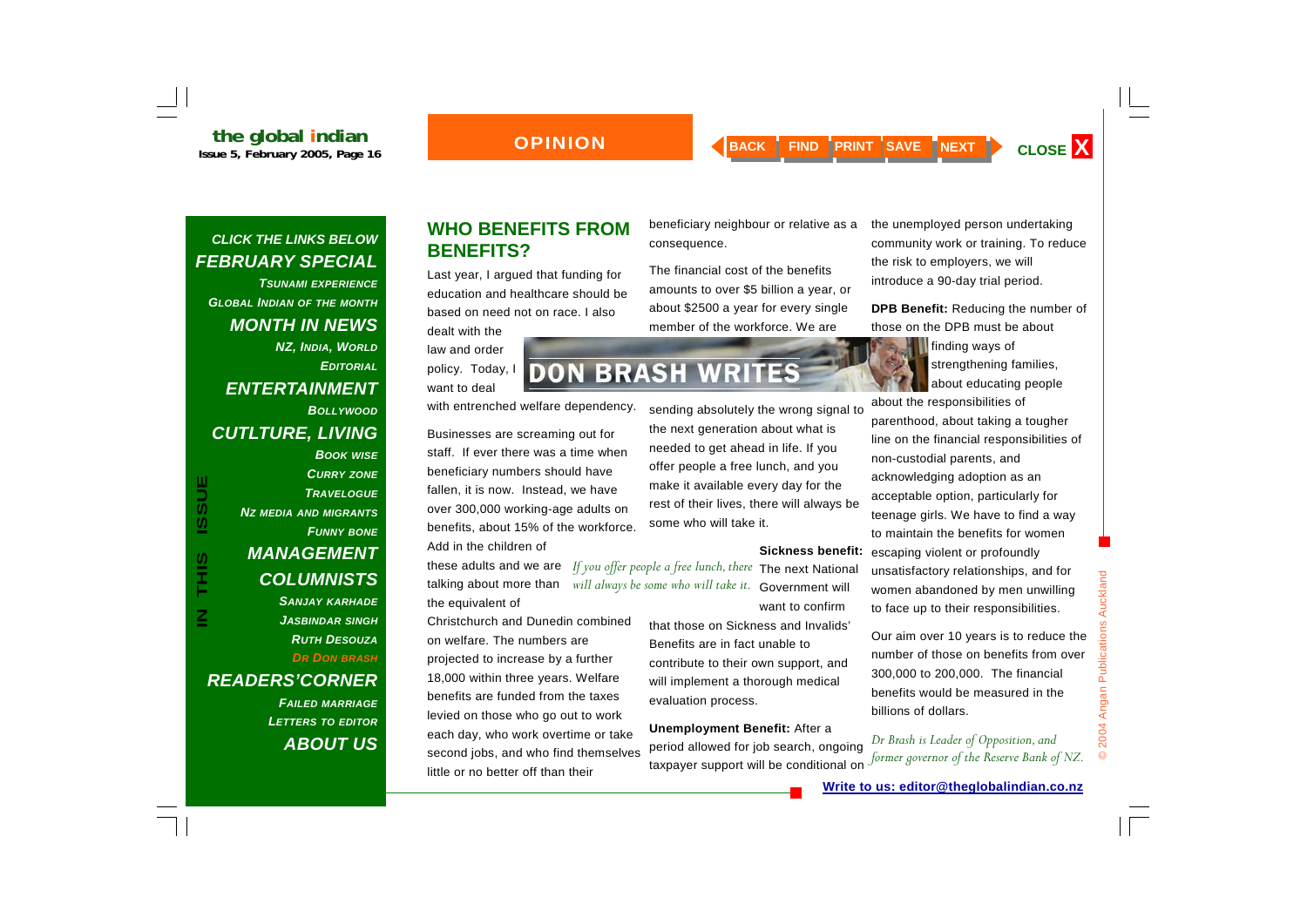*TSUNAMI EXPERIENCEGLOBAL INDIAN OF THE MONTH MONTH IN NEWS NZ, INDIA, WORLD EDITORIAL ENTERTAINMENT BOLLYWOODCUTLTURE, LIVING BOOK WISE*

**IN THIS ISSUEUSSI** SIHL<br>T

*CURRY ZONE TRAVELOGUENZ MEDIA AND MIGRANTS FUNNY BONE MANAGEMENT COLUMNISTS SANJAY KARHADE JASBINDAR SINGH RUTH DESOUZADR DON BRASH READERS'CORNER* 

> *FAILED MARRIAGE LETTERS TO EDITOR ABOUT US*

#### **IS FAILURE IN MARRIAGE A MISTAKE?**

Nimisha Aggarwal, Melbourne

I was chatting through the Internet with a childhood<br>friend who's recently separated. A chirpy girl in her late 20s, she was going through an emotional turmoil, and surprisingly, friends and relatives were not making things any easier for her - although

unknowingly. In fact, it had reached a stage where she would change the topic. "I know it must be tough..." would be the opening line of all her conversations. She did not want to be pitied, but she ended up with sympathy every time she wanted to put her chin up. In fact, some conversations would have a subtle assumption that it was all her fault, including from her girlfriends.

Is failed marriage a mistake? Is there a formula to ensure a successful marriage? Is being a divorcee a handicap? Society's attitude is changing. Divorce is not such a

### **HELP US HELP YOU**

The Global Indian is a readers' forum. It's your magazine. Let us know what you like to read the most. Drop us an email or letter and give us your suggestions. Please feel free to pick up the phone and speak to your editor, Vaibhav Gangan, on +64 9 846 4318 or +64 21 251 4924. Happy reading!

stigma in the western world where we live. But the sympathetic response brings back sad memories and makes it difficult for the person to get over the past.

I think if we have a friend who's gone through a rough time in her marriage, we should help her rebuild her life by not constantly reminding her of her failed relationship, but by helping her to move on. As a friend/relative, we can help her develop a hobby, find a job, or at least, entertain her

> when we have spare time, by spending time with her, shopping with her, holidaying with her.

> Parents can play the most influential role in this process of emotional rehabilitation. The best approach is to treat her as we would if she was never married. End of a marriage is not end of the world. In a foreign land, away from parents, end of a relationship can bring financial hardships too. It can be tough to start all over again when you are also trying

to fill the emotional void. Friends can help to fill that emotional void by not being too intrusive.

Fortunately, my separated friend is coping well, thanks to a great set of mates she's got.

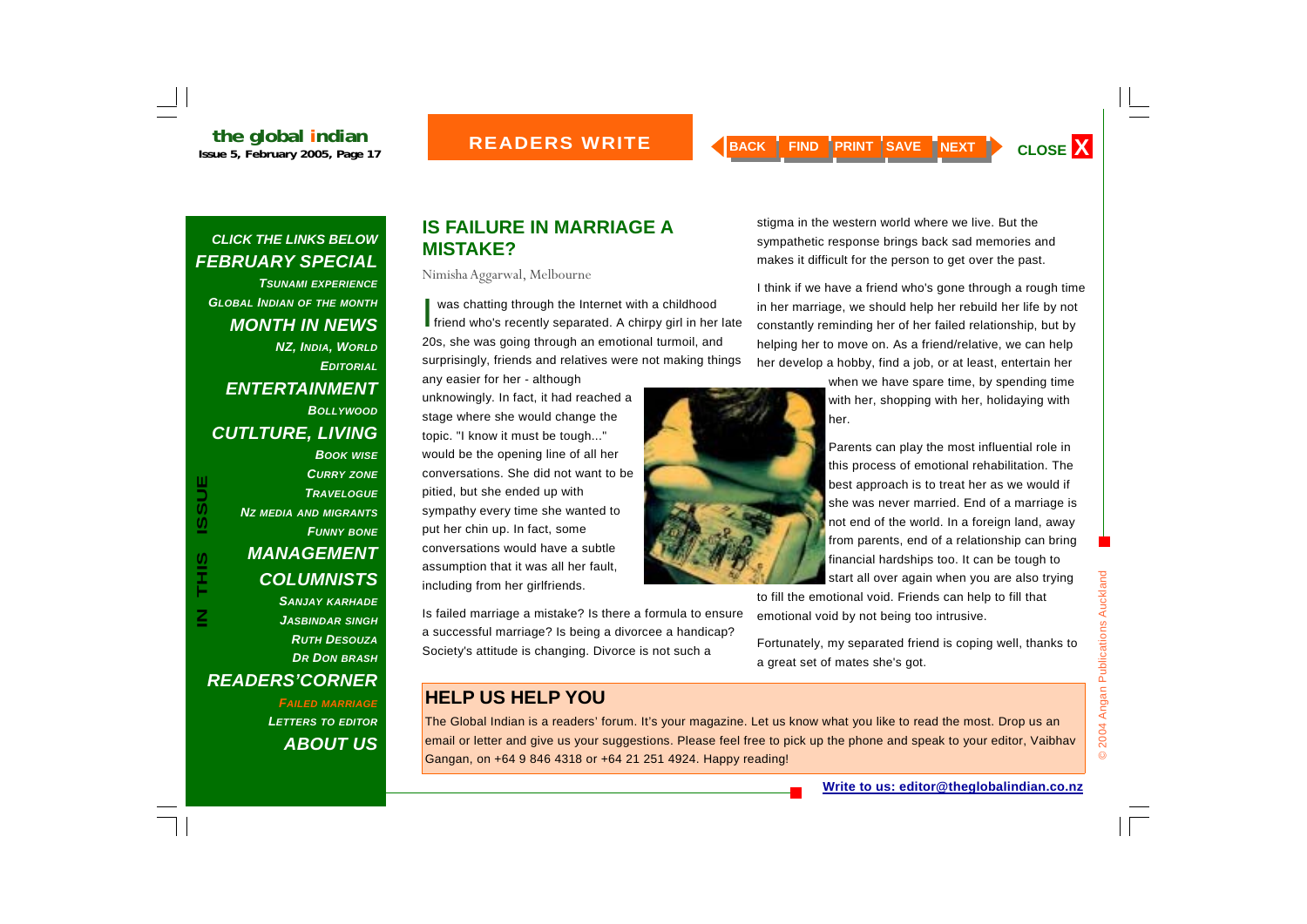*TSUNAMI EXPERIENCEGLOBAL INDIAN OF THE MONTH MONTH IN NEWS NZ, INDIA, WORLD EDITORIALENTERTAINMENT BOLLYWOODCUTLTURE, LIVING* 

*BOOK WISE CURRY ZONE TRAVELOGUENZ MEDIA AND MIGRANTS FUNNY BONE MANAGEMENT COLUMNISTS SANJAY KARHADE JASBINDAR SINGH RUTH DESOUZADR DON BRASH READERS'CORNER FAILED MARRIAGE LETTERS TO EDITOR ABOUT US*

Last month I visited India after three years. I was surprised by the progress India has made. Of course, there are areas for improvement. But I could see the momentum. Lower middle class has acquired strong purchasing power, thanks to liberal lending by the banks. Consumerism is at its peak. Upper middle class has regained confidence in India's ability to provide a good standard of living. The poor seemed to be a great deal better (although still away from luxuries). Met with a couple of old friends who were also holidaying in India. Interestingly, our experience was similar. It felt good to be in India.

#### *Sunil Rao, Christchurch*

My parents returned to India after spending two months with us. They enjoyed reading The Global Indian during their stay here, especially given the lack of quality publications with Indian touch. They would like to share their NZ experience with TGI readers.

#### *Sunita S, South Island*

*(Sunita, thank you for sending your parents' article, about their recent NZ visit. We'll try to publish it in one of our forthcoming issues—Editor)*  **Editor's note:** 

- 1. It was great to see so many readers writing in. Many of you have also contributed articles and we have published a few in this issue. We thank our contributors. The quality of your articles is very high. We thank all of you for helping us maintain these high writing standards. Please keep writing!
- 2. Many of you also wrote in with queries about dual citizenship. In this edition, we have provided an update. For more details, contact Indian High Commission in Wellington.

# Marketing professionals

We are looking for part-time marketing professionals for selling advertising space for The Global Indian, New Zealand's fastgrowing e-zine for the Indian community. You can be living anywhere in New Zealand, and work at your convenient time. Excellent commission rates. Choose your own hours, since this is a freelancing position. Great opportunity to earn and gain valuable New Zealand experience. Past experience and contacts preferred but not necessary. You must be permanent resident or have a valid work permit. Please email your CV at the earliest with "marketing professionals" in the subject line. No telephonic enquiries will be entertained.

### **The Global Indian, your partner for success**

**Email: jobs@theglobalindian.co.nz**